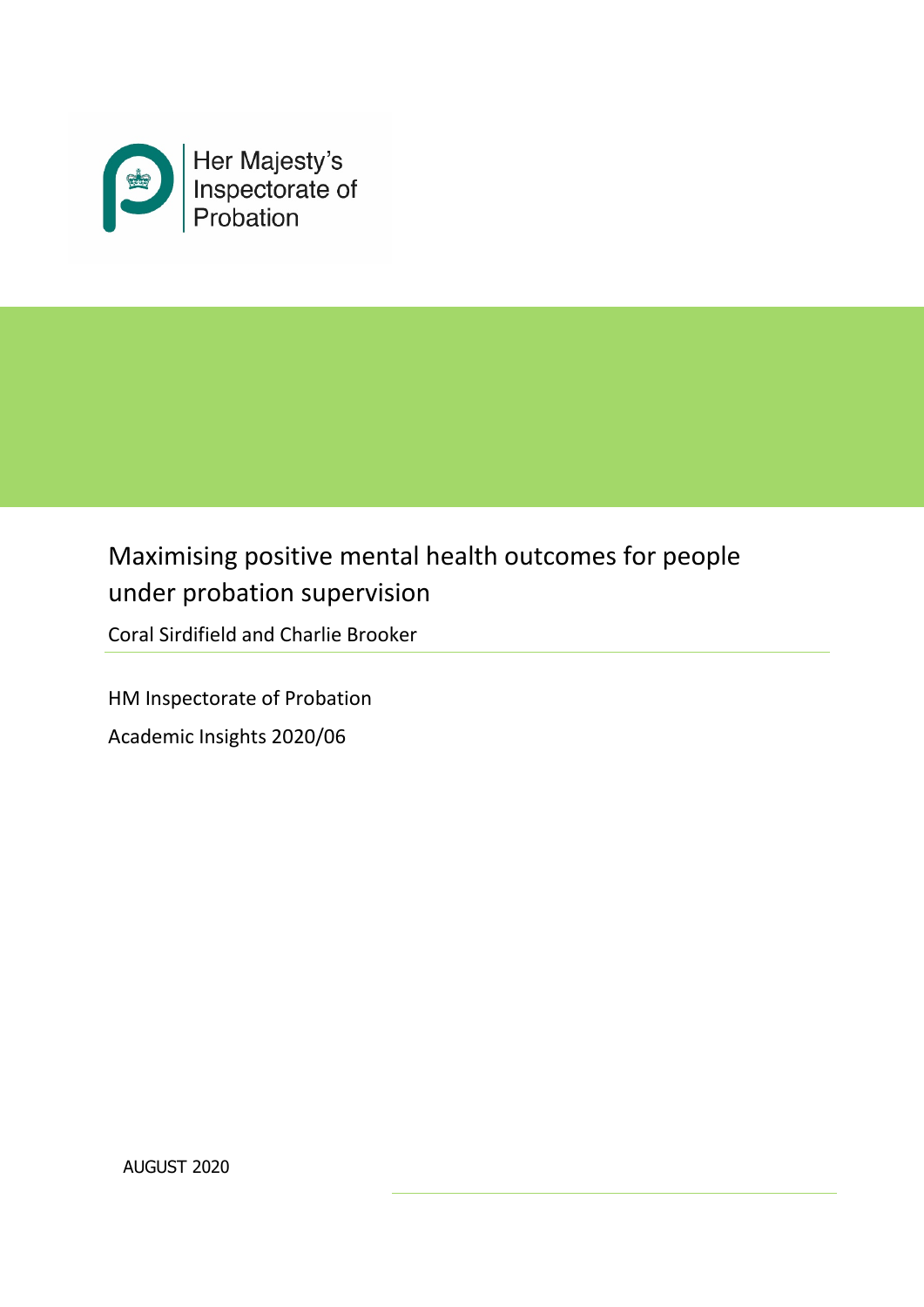## **Contents**

| 2. Maximising positive mental health outcomes: Barriers and enablers  6 |  |
|-------------------------------------------------------------------------|--|
|                                                                         |  |
|                                                                         |  |
|                                                                         |  |
|                                                                         |  |
|                                                                         |  |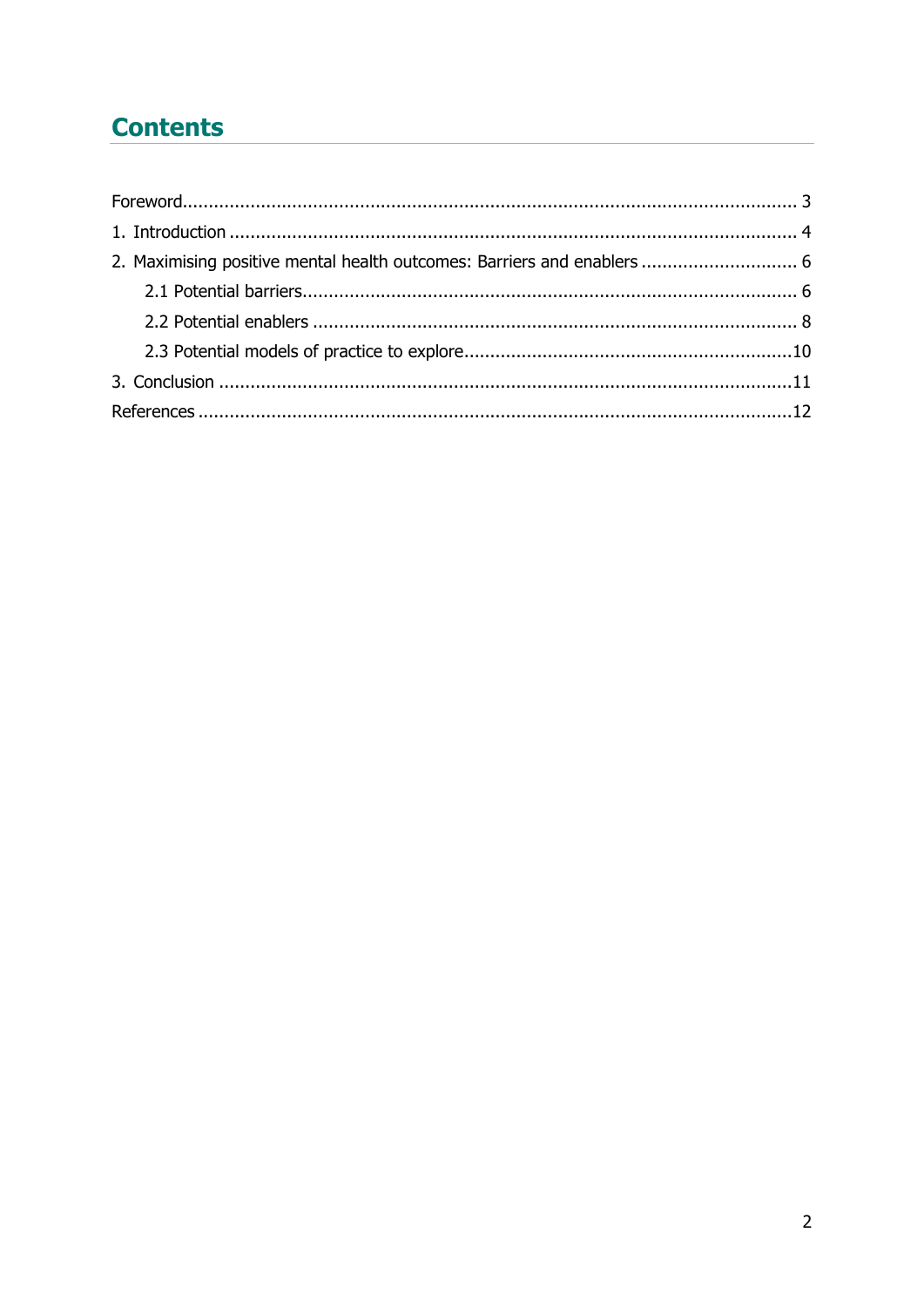### <span id="page-2-0"></span>**Foreword**

HMI Probation is committed to reviewing, developing and promoting the evidence base for high-quality probation and youth offending services. Academic Insights are aimed at all those with an interest in the evidence base. We commission leading academics to present their views on specific topics, assisting with informed debate and aiding understanding of what helps and what hinders probation and youth offending services.

This report was kindly produced by Dr Coral Sirdifield and Professor Charlie Brooker, highlighting the importance of maximising positive mental health outcomes for people under probation supervision – both for the individuals themselves and in terms of wider societal benefits. While there are various barriers, there are a number of steps that service users, professionals and policy makers can take to help overcome these barriers. There is also a role for researchers in strengthening the evidence base, with a need for investment in research and evaluation linked to potential models of good practice. Most immediately, those working in health and justice need to be aware of the potential for exacerbation of mental health issues due to the impact of the COVID-19 pandemic. As part of recovery planning work, systems need to be in place to ensure that both staff and those being supervised can access appropriate support.

Ilt May

**Dr Robin Moore** Head of Research

#### **Author profile**

Dr Coral Sirdifield is a Research Fellow at the University of Lincoln. Her research interest is in understanding health needs, improving health and social care provision, and reducing health inequalities, particularly for those in the criminal justice system. Her research has included studies across the criminal justice system. Most recently her work has focused on identifying the prevalence of mental illness and substance misuse amongst people on probation, mapping healthcare provision for people on probation in England, and producing a probation healthcare commissioning toolkit.

Professor Charlie Brooker is an Honorary Chair based at Royal Holloway, University of London. The main focus of his research has been the health, particularly the mental health, of people in the criminal justice system. He has also conducted health needs assessments in settings such as sexual assault referral centres, young offender institutions, prisons, probation, and police custody. He has recently been advising the Irish Probation Service on mental health and suicide.

**The views expressed in this publication do not necessarily reflect the policy position of HMI Probation.**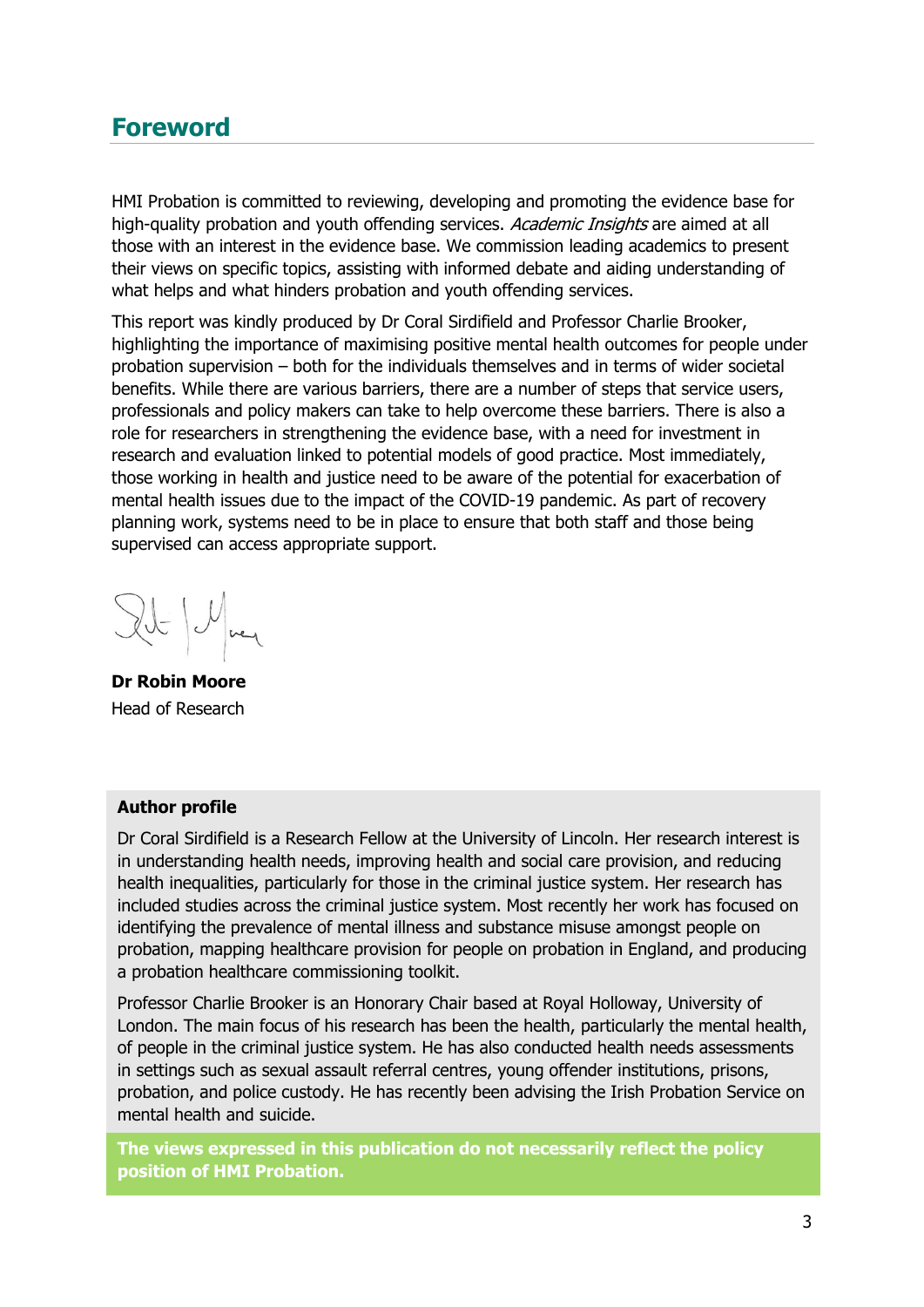## <span id="page-3-0"></span>**1. Introduction**

There is a limited evidence base on the mental health needs of people under probation supervision. Many of the existing research studies focus on particular sub-sets of the probation population. This, combined with methodological differences between studies, makes it hard to compare findings across the literature. However, we can tentatively conclude from the research that does exist that there is a high prevalence of mental illness in probation populations around the world, with many people under probation supervision experiencing more than one mental illness (co-morbidity) and/or a combination of mental illness and substance misuse (dual diagnosis) (Brooker et al., 2020; Sirdifield, 2012).

Examples from the UK literature include a study of seven Approved Premises in one part of England in which staff were asked to complete the General Health Questionnaire with participants within two weeks of their admission. Here, there was a high rate of co-morbidity: one in four (25%) were recorded as having a psychiatric diagnosis, with 41% of those with a mental illness being recorded as having a secondary diagnosis (Hatfield et al., 2004). In a study of a specialist Approved Premises for men with mental illness where 81% of residents had a psychiatric diagnosis, there was a high rate of dual diagnosis, with over half of the population studied having previous alcohol abuse or dependence, and over half having misused drugs (Geelan et al., 2000).

Brooker et al. (2012) studied a stratified random sample of people on probation across one English county, including (but not limited to) those in Approved Premises (n=173). This study employed a two-phase screening design using established screening tools (the PriSnQuest and the MINI) (Shaw et al., 2003; Sheehan et al., 1998).

- The weighted prevalence estimates suggested that about two in five (39%) of the sample had a current mental illness.
- Overall, 5% had an eating disorder, 11% had a psychotic disorder, 18% had a mood disorder, and 27% had an anxiety disorder.
- Almost half of the sample (49%) screened positive for a past/lifetime disorder, with 19% screening positive for a lifetime psychotic disorder, and 44% screening positive for a mood disorder.
- Of the 47 participants who screened positive on PriSnQuest and MINI for a current mental illness, 73% also had a substance abuse (alcohol or drug) problem.

Rates of personality disorder are also known to be high amongst those under probation supervision (Brooker et al., 2012; Geelan et al., 1998; Knauer et al., 2017). Similarly, rates of suicide and suicidal ideation are much higher in probation populations than in the general population (National Probation Service, 2019; Sattar, 2003). Recent figures for those under probation supervision in England over a five-year period point to a suicide rate that is nearly nine times higher than in the general population (Phillips et al., 2018).

The National Probation Service (NPS) recognises the importance of focusing on health, and has a commitment to 'improve the health and wellbeing of people under probation supervision, and contribute to reducing health inequalities within the criminal justice system' (National Probation Service, 2019: 10). It is important to maximise positive mental health outcomes and ensure provision of equivalent mental health services for a number of reasons: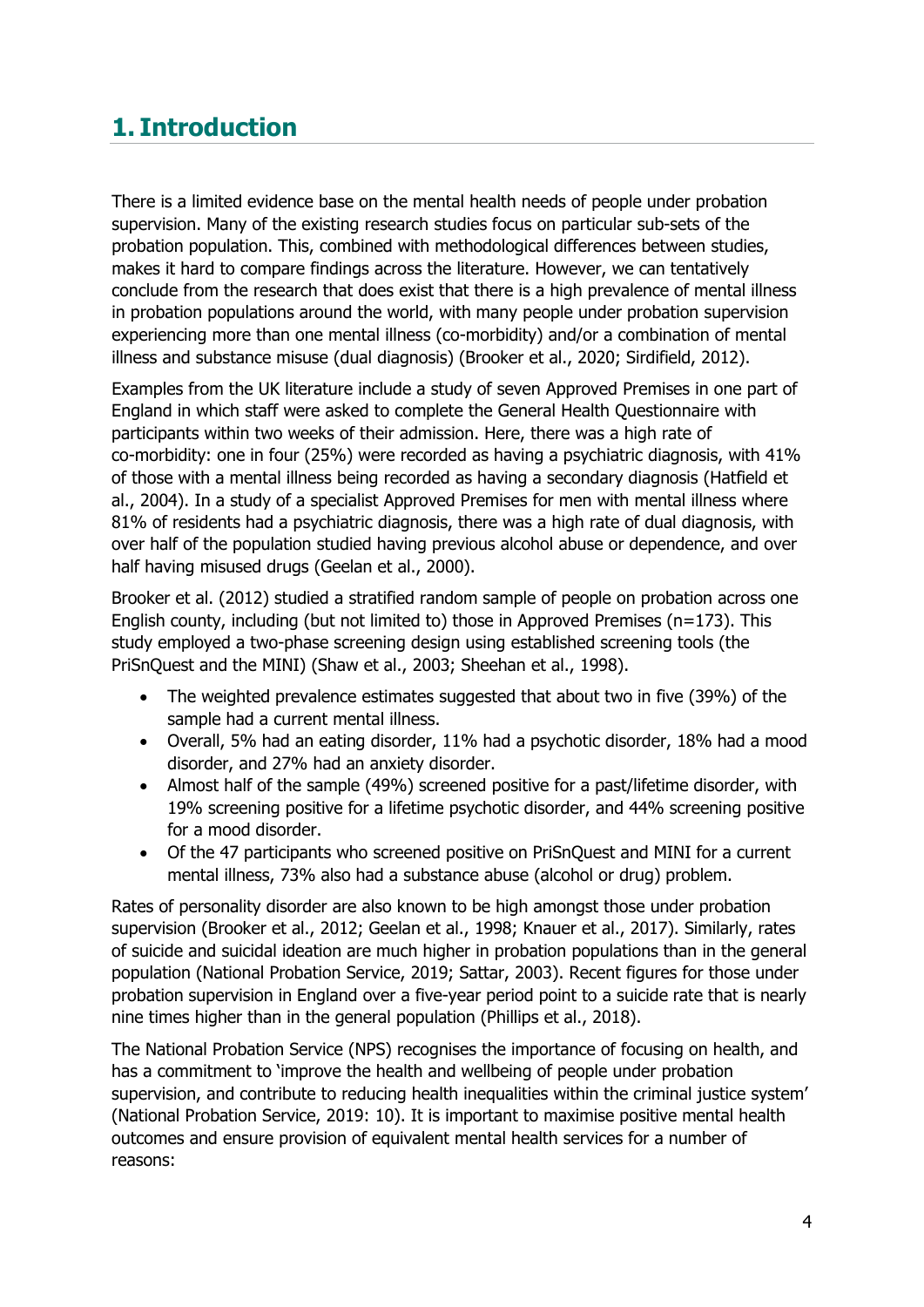- 1. To improve the health and wellbeing of these individuals.
- 2. As part of a wider agenda to reduce health inequalities across society.
- 3. To improve compliance with probation.
- 4. To reduce reoffending and thereby future criminal justice costs.
- 5. To produce a wider community dividend through benefits such as reduced fear of crime and reduced NHS costs (National Probation Service, 2019; NOMS, 2004; Revolving Doors Agency, 2017).

Recently, probation staff and those working in other agencies supporting people in the criminal justice system have had to rapidly change their practice as a response to the COVID-19 pandemic. Presently, there is little research to show the impact on the mental health of those under supervision. The social distancing measures in place across England and Wales may have created additional stress for both staff and those being supervised, and made it difficult to maintain supportive relationships (Musimbe-Rix, 2020). Discussion of sensitive issues such as mental health, and identifying signs of deteriorating mental health, is also likely to have been problematic whilst supervision is 'locked down'. In some cases, necessary changes to practice may have caused disruption to care, or meant that care has to be accessed digitally or over the phone. In others, it may be that the situation has acted as a catalyst for existing efforts to improve partnership working between health and justice agencies. It is important that the potential for exacerbation of mental health issues is considered in the Probation Business Recovery Programme planning.

This paper provides an overview of what the research literature tells us about barriers to maximising positive mental health outcomes for the probation population, together with practical suggestions for how to overcome these potential barriers, covering the areas set out in the figure below.

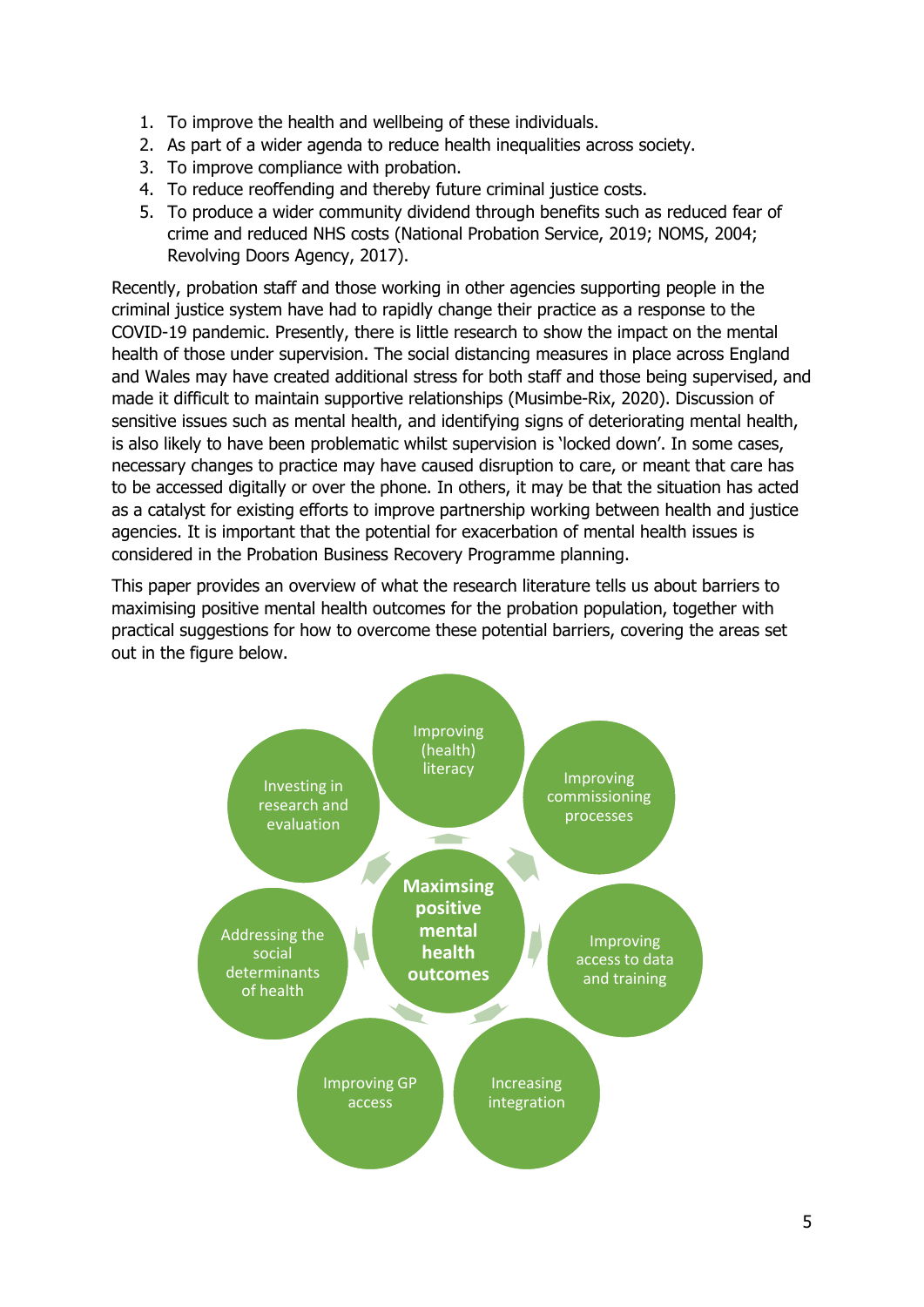### <span id="page-5-0"></span>**2. Maximising positive mental health outcomes: Barriers and enablers**

'The fact that…people in different social circumstances experience avoidable differences in health, well-being and length of life is, quite simply, unfair'

(Marmot et al., 2010: 16).

As stated above, the rates of mental illness, suicide, and suicidal ideation are considerably higher in those under probation supervision than in the general population. Estimates suggest that around two in five people under probation supervision will have a current mental illness, and often this is combined with a substance misuse problem.

Avoidable differences in health are determined by a number of factors. They can be influenced by modifying our own individual risk behaviours, for example, through improving diet and exercise. However, health is also influenced by the availability, accessibility and quality of healthcare; and increasingly, there is recognition of the role of wider social determinants of health such as income, housing, access to green spaces, and educational attainment (Marmot et al., 2020).

#### <span id="page-5-1"></span>**2.1 Potential barriers**

Research suggests that people under probation supervision can encounter many barriers to maximising positive mental health outcomes. Despite having a high level of mental health need, many people in this population do not access mental health services until they are at crisis point. This results in use of expensive care such as Accident and Emergency departments, which could potentially have been avoided if services had been accessed earlier. Causes of a lack of engagement with services and poor health are varied, and encompass inter-connected personal level, service level, and societal level factors. Some of these are outlined below.

**Poor past experiences:** Often people under probation supervision report poor past experiences of accessing care, and mistrust of healthcare staff (Revolving Doors Agency, 2017).

**Low levels of literacy and health literacy:** Many people under probation supervision have low levels of literacy. They are also likely to have low levels of health literacy – 'the personal, cognitive and social skills which determine the ability of individuals to gain access to, understand, and use information to promote and maintain good health' (Nutbeam, 2000: 263).

**Sub-optimal commissioning processes:** Currently, the majority of healthcare for people on probation is commissioned by Clinical Commissioning Groups (CCGs), with people on probation being expected to access care in the same way as the general population. Alongside this, Local Authorities commission public health services such as treatment for substance misuse problems. However, research suggests that many CCGs are unaware of their responsibility to commission healthcare for those under probation supervision, mistakenly thinking that this is the responsibility of NHS England, who commission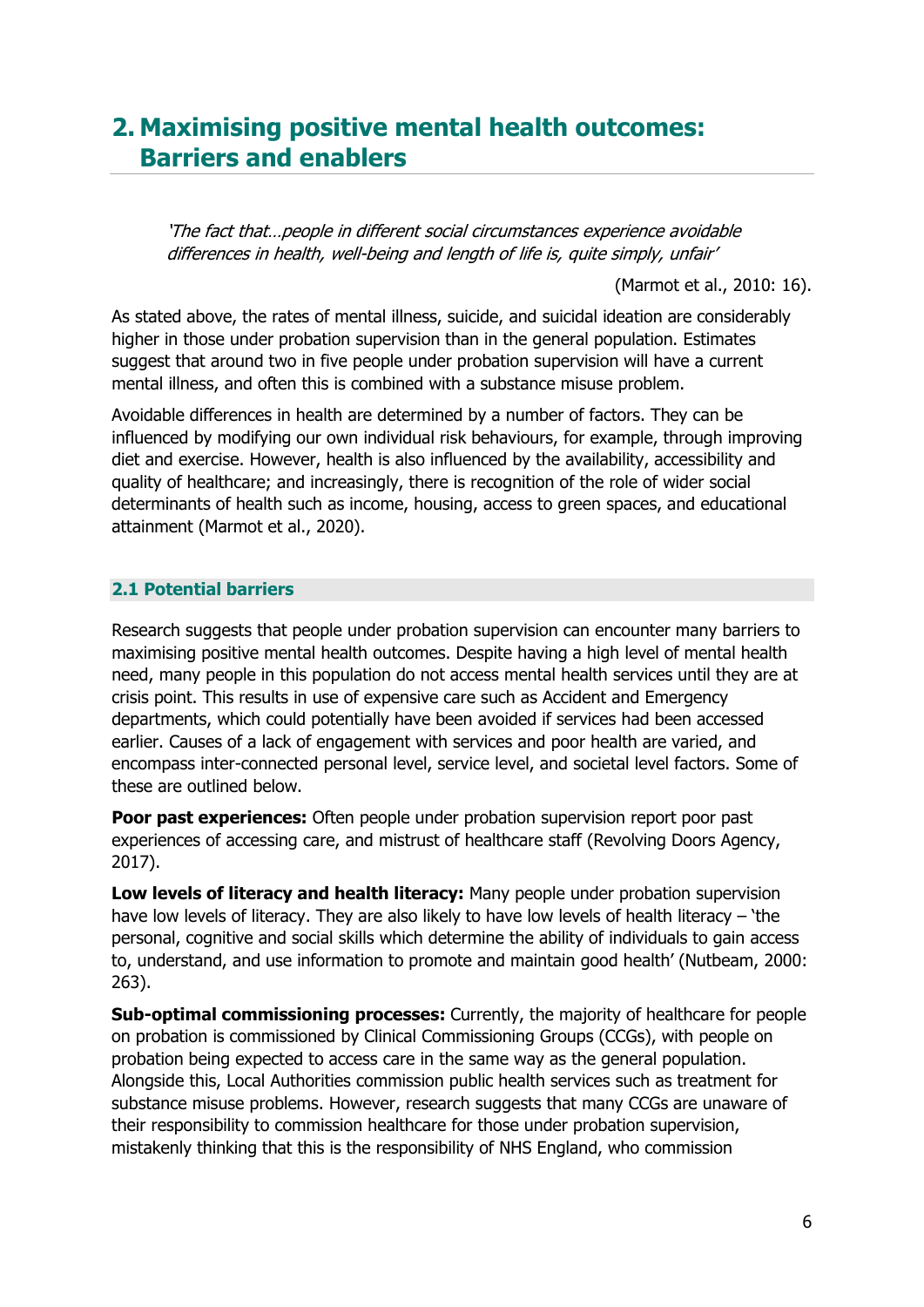healthcare in secure environments such as prisons (Brooker et al., 2017; Sirdifield et al., 2019).

Moreover, even when organisations are aware of their responsibilities, commissioning decisions are not always informed by information on the health needs of people under probation supervision and the extent to which they are being met by current service provision. The Health and Social Care Act 2012 placed a duty on both CCGs and Local Authorities to work together to produce a Joint Strategic Needs Assessment through their local Health and Wellbeing Board to inform commissioning priorities in their region. This can include assessments of the needs of 'vulnerable groups'. Those under probation supervision are cited as an example of such a group in policy documents (Department of Health, 2013; Revolving Doors Agency, 2017). However, relatively few Joint Strategic Needs Assessments currently consider the needs of the probation population (Revolving Doors Agency, 2017).

**Limited evidence base – data, research and training:** Arguably one of the reasons why commissioning is not always informed by an assessment of the health needs of the probation population is a lack of appropriate data on these individuals' health needs that is accessible to commissioners. A recent review of the literature has shown that very little research is available that examines the most effective approaches to improving mental health outcomes for adults on probation, including reducing rates of suicide (Brooker et al., 2020; Sirdifield et al., 2020a). Consequently, it is difficult to ensure that practice and commissioning are evidence-based.

Probation staff receive relatively little training around identifying and managing mental health problems in their caseload, meaning that issues can remain unidentified. For example, one study found that only a third of current psychotic disorder cases were recorded in probation case files (Brooker and Sirdifield, 2013).

**A lack of appropriate provision for complex needs:** The sub-optimal commissioning processes, together with the difficulties that commissioners and providers face as a result of cuts to funding, mean that in some cases, the complexity of individuals' health needs results in them falling through gaps between service provision or being unable to access care in a timely fashion (NHS England, 2016; Plugge et al., 2014). Shortcomings in provision were highlighted in the Bradley Report, and research suggests that similar issues are still being encountered over a decade after this report was produced (Sirdifield et al., 2020b).

**Complexity of the healthcare landscape:** Difficulties in accessing services are further complicated by the complex and constantly changing nature of the healthcare landscape. For example, changes in the geographical boundaries within which services are available, the referral criteria for services, and changes in local providers make it difficult for both those under probation supervision, and criminal justice staff, to navigate and maintain relationships with services (Sirdifield et al., 2020b).

**Poor GP access:** General Practitioners (GPs) provide mental health treatment and advice, and act as a gateway to accessing other mental health care. However, people under probation supervision are sometimes unable to register with a GP prior to release from prison, or are refused registration on the basis of concerns about behaviour difficulties (Revolving Doors Agency, 2013; Sirdifield et al., 2020b). This can cause problems with accessing care, and continuity of care, including gaps in access to medication after release from prison.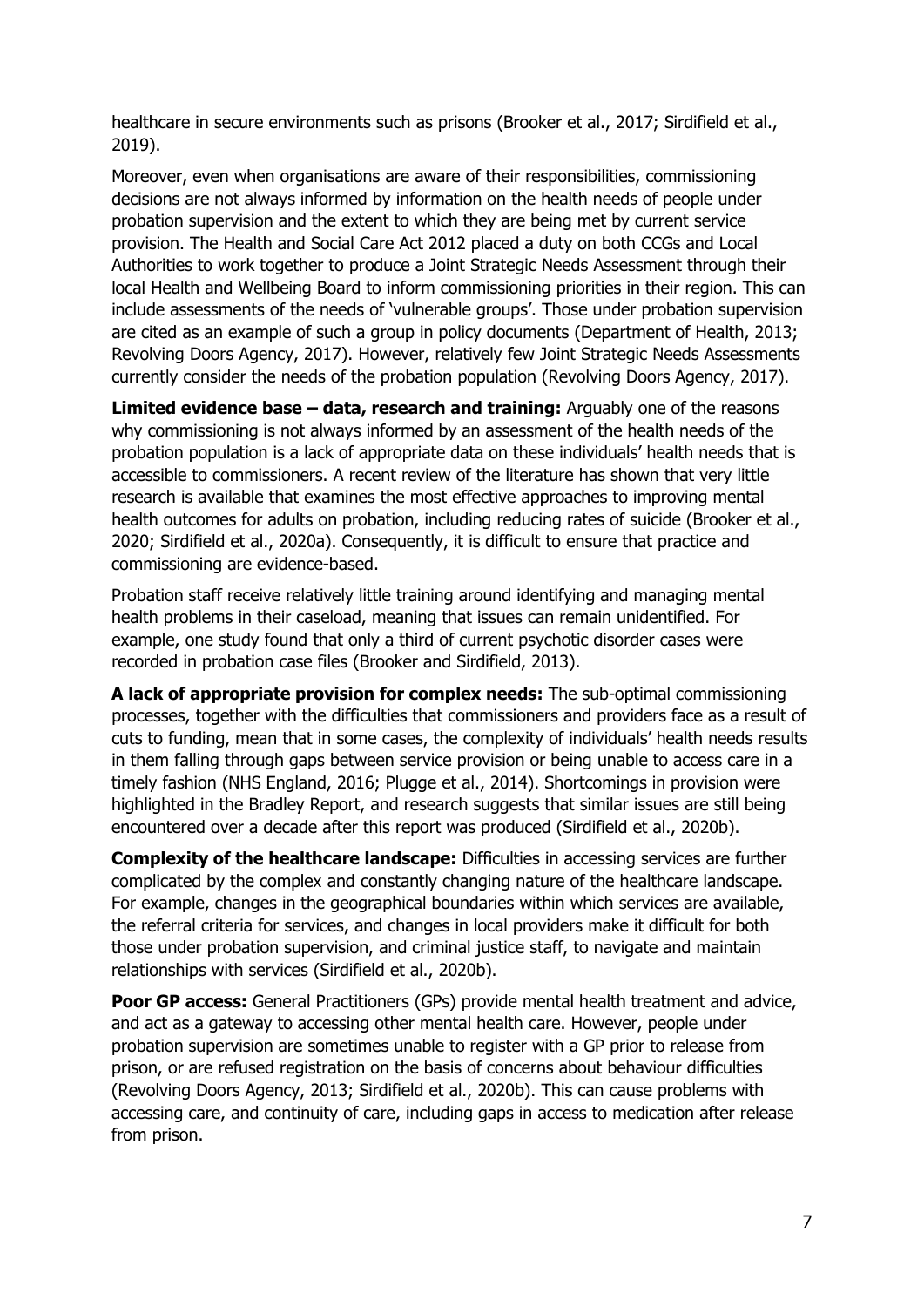**Under-use of Community Sentence Treatment Requirements:** Research has shown that Mental Health Treatment Requirements are currently under-used. Work is being undertaken to increase the use of these requirements (Khanom et al., 2009; National Probation Service, 2019).

**Negative social determinants of health:** Whilst clearly not everyone under probation supervision is the same, many people in contact with probation experience negative social determinants of health such as unemployment, homelessness, poor quality housing, and low levels of education. As stated in the Marmot Review (2010), health inequalities result from social inequalities like these. In addition, one study has pointed to these inequalities, together with issues such as the stress of being on probation, leading to health being perceived as a relatively low priority (Plugge et al., 2014).

#### <span id="page-7-0"></span>**2.2 Potential enablers**

There are a number of steps that individuals under probation supervision, professionals working in the health and justice field, policy makers, and researchers can take to maximise positive mental health outcomes for people under probation supervision. Such steps are outlined in this section.

**Improving literacy and health literacy:** It is important that all professionals share information in accessible language. However, work is also needed beyond this, to improve both the literacy and the health literacy of the probation population.

**Improving commissioning processes and provision for complex needs:** It is important that organisations recognise and act upon their roles and responsibilities with regard to the health of people under probation supervision. These roles and responsibilities have been set out in policy documents, and are also summarised in a probation healthcare commissioning toolkit available from: [https://probhct.blogs.lincoln.ac.uk/.](about:blank)

Ideally, Health and Wellbeing Boards should consider the needs of those under probation supervision, and undertake 'gap' analysis to examine the extent to which these needs are met by service provision. This should support the provision of services or models of practice that are designed to work with individuals with complex needs. Guidance to assist organisations in conducting health and social care needs assessment of people under probation supervision in the community will be available from Public Health England later this year.

The NPS Health and Social Care Strategy 2019-2022 includes an objective to 'strengthen partnerships at all levels to improve pathways into mental health treatment and services, particularly aiming to inform local commissioning processes for appropriate services that adequately cater to the needs of this complex cohort'. Commissioning could be improved if probation had a voice in local Health and Wellbeing Boards. Involvement in commissioning could operate at a number of levels including sharing of information to inform needs assessment and gap analyses described above, jointly creating service specifications, and jointly agreeing pathways into care.

**Improving access to data and training:** A combination of factors result in a paucity of freely available data about the mental health needs of people under probation supervision and the extent to which they are being met by existing service provision. These data are needed if we are to improve commissioning as described above.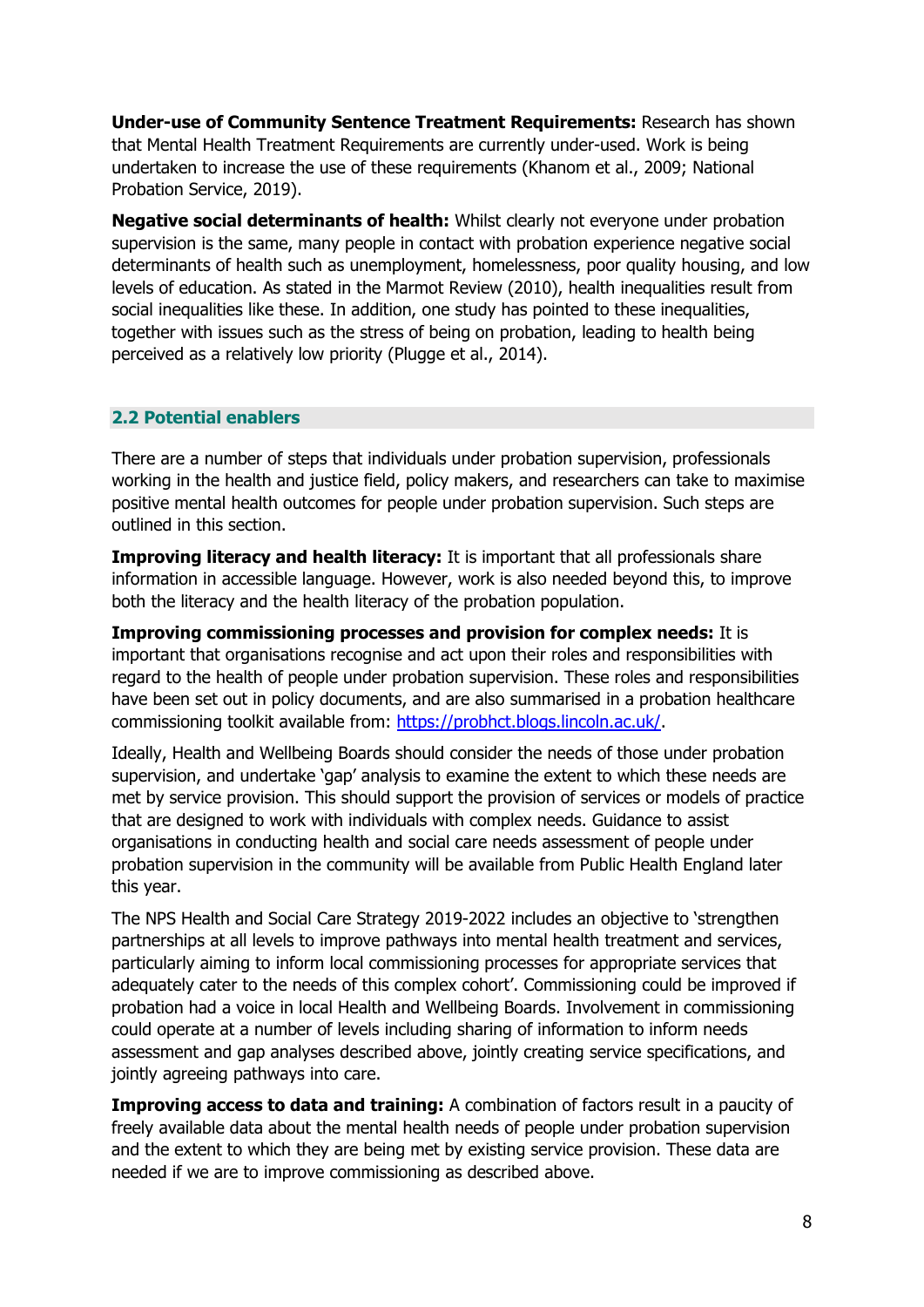It seems simple to say, but probation staff need access to training, and to screening processes that support them to identify and record likely cases of mental illness. Training should also include suicide prevention. While arguably probation staff should not be asked to make a diagnosis of mental illness, they do have a role in identifying likely cases that could benefit from onward referral, and in collecting data that can inform commissioning decisions. Indeed, the NPS Health and Social Care Strategy 2019-2022 states as follows:

'NPS will also seek to influence commissioning processes, where possible, by providing accurate data to demonstrate the prevalence of need and efficacy of health and social care interventions. Additionally, NPS will support staff by providing the appropriate information, guidance and training to enable them to feel more confident when engaging with health and social care agencies'

#### (National Probation Service, 2019: 8)

Screening individuals under probation supervision has resource implications, and care needs to be taken not to overburden probation staff. However, this may be possible through the introduction of short screening tools such as the Kessler 6 or the Core 10 (Barkham et al., 2013; Kessler et al., 2002). Indeed, as a result of a project responding to the under-use of Mental Health Treatment Requirements in England and Wales, the K6 is now used to assess psychological distress for people under probation supervision in one NPS area (Fowler et al., 2020; Long, 2016). The score recorded is used to determine whether or not an individual would benefit from receiving an intervention, and treatment is then provided by a charity working in partnership with probation.

Mental health awareness training and screening procedures could be enhanced by co-locating mental health staff alongside probation staff as we have seen in the Offender Personality Disorder Pathway and the introduction of Psychologically Informed Planned Environments. These have shown positive impact on probation staff's professional identity and confidence in working with people with personality disorder (Castledine, 2015; Ramsden et al., 2016).

In the longer term, it would be helpful if changes could be made to the way that data on health needs are collected and shared between organisations, and if health and justice organisations could work together to create joint indicators for the quality of care that people under probation supervision receive.

**Increasing integration** between health, social care, and probation services may help to simplify the health landscape. Co-location of staff and services can help to increase staff's knowledge, skills, and understanding of each other's roles. This could potentially be supported by the developing Integrated Care Systems.

**Improving GP access:** GP practices have been required to accept requests to pre-register prisoners approaching the end of their sentence since 2017 (Ministry of Justice, 2019). To overcome this barrier, some areas are operating GP registration schemes, and in other areas GPs are proactively working with probation to overcome problems with continuity of care and access to healthcare by basing themselves in probation Approved Premises on a regular basis. It may be that RECONNECT Care After Custody helps with overcoming this barrier in the future (NHS England, 2019).

**Addressing the social determinants of health:** The Marmot Review 10 years on points to the continuing need to tackle the social determinants of health across society. This should include those under probation supervision. Public Health England provide a Fingertips profile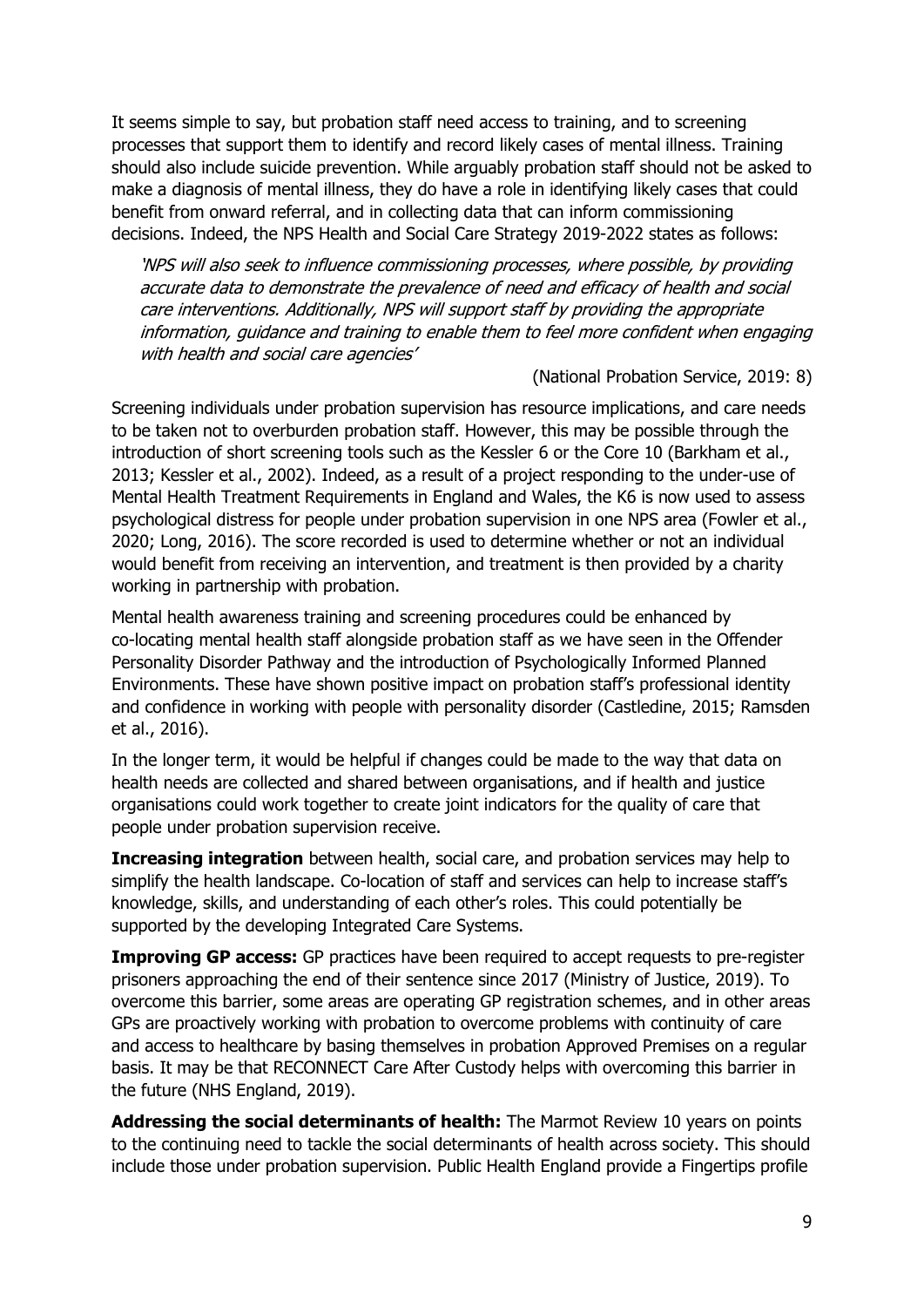to support work to reduce the impact of the social determinants of health, which is available here: [https://fingertips.phe.org.uk/profile/wider-determinants.](about:blank) Marmot Indicators for local authorities are also available from the fingertips website.



**Investing in research and evaluation:** There are numerous examples both on the ground and in the literature of work that has been undertaken to improve pathways into mental health care for people under probation supervision. Not all of these have been the subject of formal research or evaluation, but they may prove useful starting points from which evidence-based practice could be developed in the future (see 2.3). There is a clear case for investment in research linked to potential models of good practice.

#### <span id="page-9-0"></span>**2.3 Potential models of practice to explore**

Overall, there is a paucity of research literature on which we can base definite conclusions about evidence-based practice for maximising positive mental health outcomes for people under probation supervision. There are also notable gaps in the research literature. For example, one strand of a recent systematic review (Sirdifield et al., 2020a) was only able to identify one research paper that focused on suicide in probation and provided insights into how the management of suicide prevention could be improved (Borrill et al., 2017).

The wider systematic review identified some models of practice which have simply been described in the literature, rather than being the subject of research or evaluation. These may provide a foundation from which research into evidence-based practice could be developed. They are briefly outlined below.

- **Diversion programmes:** Numerous attempts have been made to introduce models of practice that divert individuals identified as having a mental illness away from the criminal justice system and into treatment. Liaison and diversion teams are now in place in most areas of England and Wales, and the literature offers some insight into key ingredients for their success (Durcan, 2014).
- **Psychiatric input in probation:** An example of a third sector service providing psychiatric input to probation is provided in the paper by Fowler et al. (2020), where initial findings point to a positive impact for those that engage with the intervention. There are also examples of probation Approved Premises that specifically aim to provide services to individuals with mental illness, and examples of partnerships between forensic psychiatry services and probation Approved Premises, such as that described by Nadkarni et al. (2000). A final example of partnership working between mental health and probation is the Offender Personality Disorder pathway, where, as stated above, there is some evidence to suggest that working in partnership with mental health staff is improving probation staff's confidence in working with people with personality disorder.
- **Specialist caseloads:** Skeem et al. (2006) share research findings around 'speciality caseloads' in the USA. These caseloads consist exclusively of individuals with mental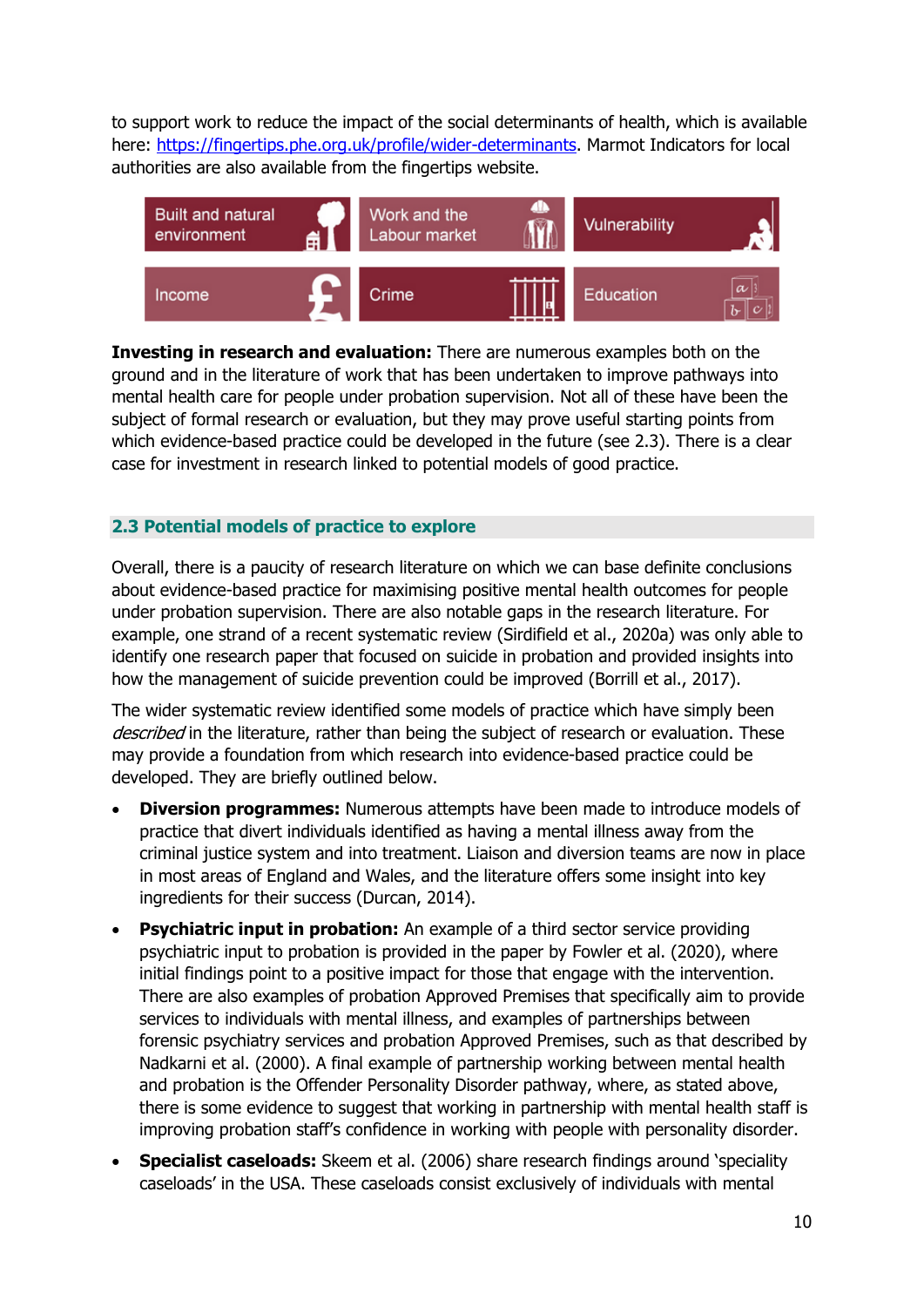illness, and on average, usually consist of around 45 cases – around a third of the size of a traditional caseload in the USA. Staff working with these caseloads receive regular mental health training (20-40 hours a year), and take a problem-solving rather than punitive approach to non-compliance. Staff also work directly with external service providers, including attending meetings rather than simply making referrals (Skeem and Eno Louden, 2006). Positive outcomes are reported in terms of increased rates of linking probation clients with treatment services, improved wellbeing of probation clients, and reduced risk of probation violation.

## <span id="page-10-0"></span>**3. Conclusion**

It is important to maximise positive mental health outcomes for people under probation supervision, both for the benefit of these individuals, and also because this will produce wider societal benefits. To support this agenda, the following is required:

- 1. All probation clients should have their mental health assessed and recorded. This will require investment in training and ideally should take place as a part of mandatory probation staff training.
- 2. Aggregate level data on health needs should be shared with service commissioners.
- 3. The number of Joint Strategic Needs Assessments that include the health needs of people under probation supervision needs to increase substantially.
- 4. Gap analyses need to be conducted to assess the extent to which the needs of people under probation supervision are currently being met.
- 5. Investment by CCGs (and in the future Integrated Care Systems) needs to increase to ensure sufficient appropriate service provision is available to meet the complex needs of this population.
- 6. Clear pathways into services need to be created between probation and Mental Health Trusts.
- 7. All Local Authorities need to acknowledge the high level of suicide in probation populations in their suicide prevention strategies.
- 8. Investment needs to be made into research and evaluation to investigate the effectiveness of different models of working to improve mental health outcomes for people under probation supervision.
- 9. Those working in health and justice need to be aware of the potential for exacerbation of mental health issues due to the impact of the COVID-19 pandemic. As part of recovery planning work, systems need to be in place to ensure that both staff and those being supervised can access appropriate support. This could be via dedicated phone lines, support with accessing primary care, and closer partnership working with local Mental Health Trusts and voluntary sector agencies.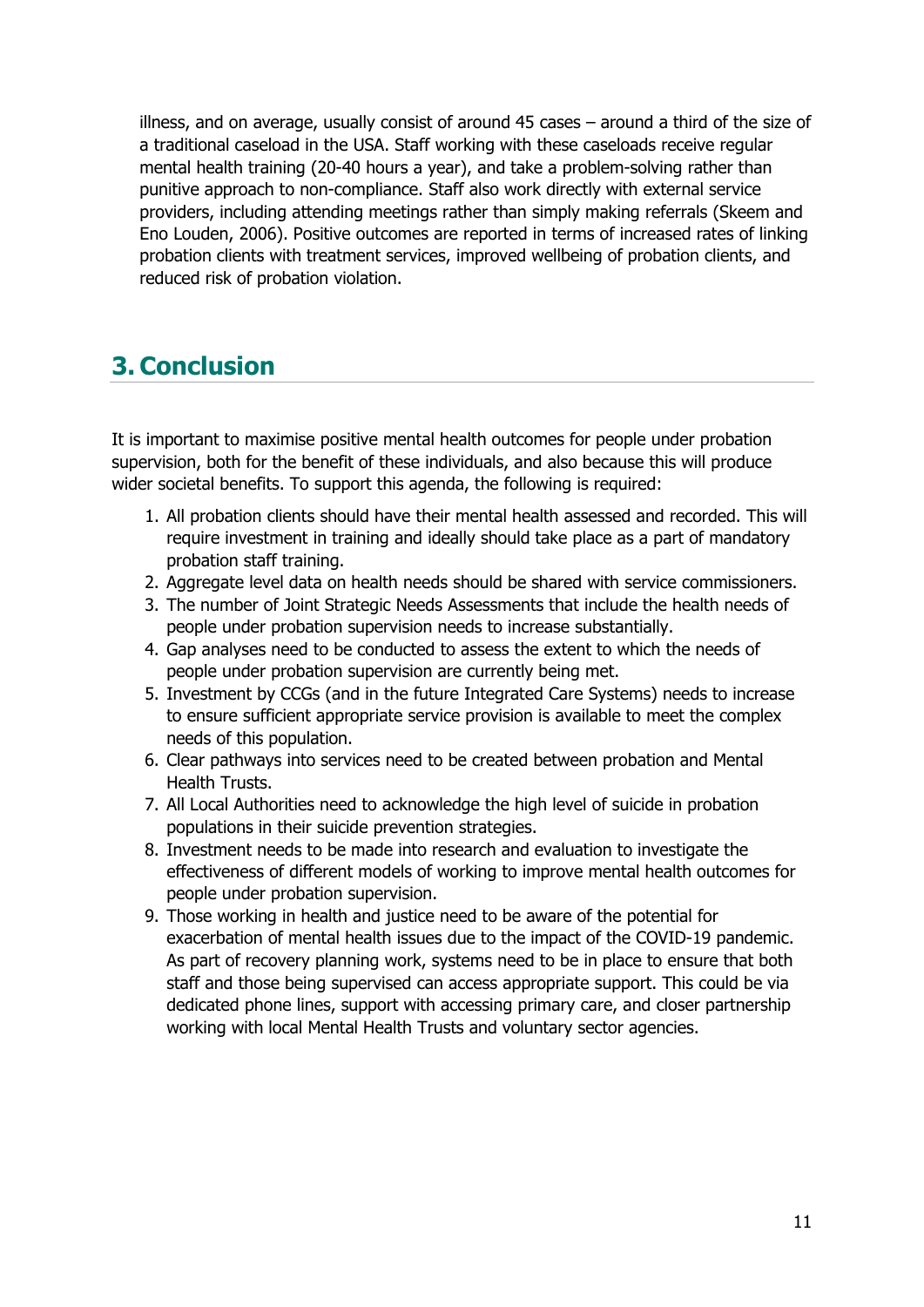### <span id="page-11-0"></span>**References**

Barkham, M., Bewick, B., Mullin, T., Gilbody, S., Connell, J., Cahill, J., Mellor-Clark, J., Richards, D., Unsworth, G. & Evans, C., 13:1, 3-13 (2013). 'The CORE-10: A short measure of psychological distress for routine use in the psychological therapies', Counselling and Psychotherapy Research, 13(1), pp. 3-13.

Borrill, J., Cook, L. & Beck, A. (2017). 'Suicide and Supervision: Issues for probation Practice', Probation Journal, 64(1), pp. 6-19.

Bradley, K. (2009). The Bradley report : Lord Bradley's review of people with mental health problems or learning disabilities in the criminal justice system, London: Department of Health.

Brooker, C. & Sirdifield, C. (2013). 'An Investigation into the Prevalence of Mental Health Disorders in an English Probation Population: An Overview', EuroVista, 2(3), pp. 154-160.

Brooker, C., Sirdifield, C., Blizard, R., Denney, D. & Pluck, G. (2012). 'Probation and mental illness', The Journal of Forensic Psychiatry and Psychology, 23(4), pp. 522-537.

Brooker, C., Sirdifield, C. & Marples, R. (2020). 'Mental health and probation: a systematic review of the literature', *Forensic Science International: Mind and Law*, 1(100003), pp. 1-9.

Brooker, C., Sirdifield, C., Ramsbotham, D. & Denney, D. (2017). 'NHS commissioning in probation in England - on a wing and a prayer', Health and Social Care in the Community, 25(1), pp. 137-144.

Castledine, S. (2015). 'Psychologically informed and planned environments: A community perspective', The Probation Journal (The Journal of Community and Criminal Justice), 62(3), pp. 273-280.

Department of Health (2013). Statutory Guidance on Joint Strategic Needs Assessments and Joint Health and Wellbeing Strategies, London: Department of Health.

Durcan, G. (2014). Keys to diversion. Best practice for offenders with multiple needs, London: Centre for Mental Health.

Fowler, J. C., Price, R. C., Burger, K., Mattei, A. J., McCarthy, A. M., Lowe, F. & Sathiyaseelan, T. (2020). 'Embedding third sector psychology services within the probation environment: an alternative to MHTRs', Journal of Criminal Psychology, 10(1), pp. 16-29.

Geelan, S., Griffin, N. & Briscoe, J. (1998). 'A profile of residents at Elliot House, the first approved bail and probation hostel specifically for mentally disordered offenders', Health Trends, 30(4), pp. 102-105.

Geelan, S., Griffin, N., Briscoe, J. & Haque, M. S. (2000). 'A bail and probation hostel for mentally disordered defendants', The Journal of Forensic Psychiatry, 11(1), pp. 93-104.

Hatfield, B., Ryan, T., Pickering, L., Burroughs, H. & Crofts, R. (2004). 'The mental health of residents of approved premises in the Greater Manchester probation area: A cohort study', The Probation Journal (The Journal of Community and Criminal Justice), 51(2), pp. 101-115.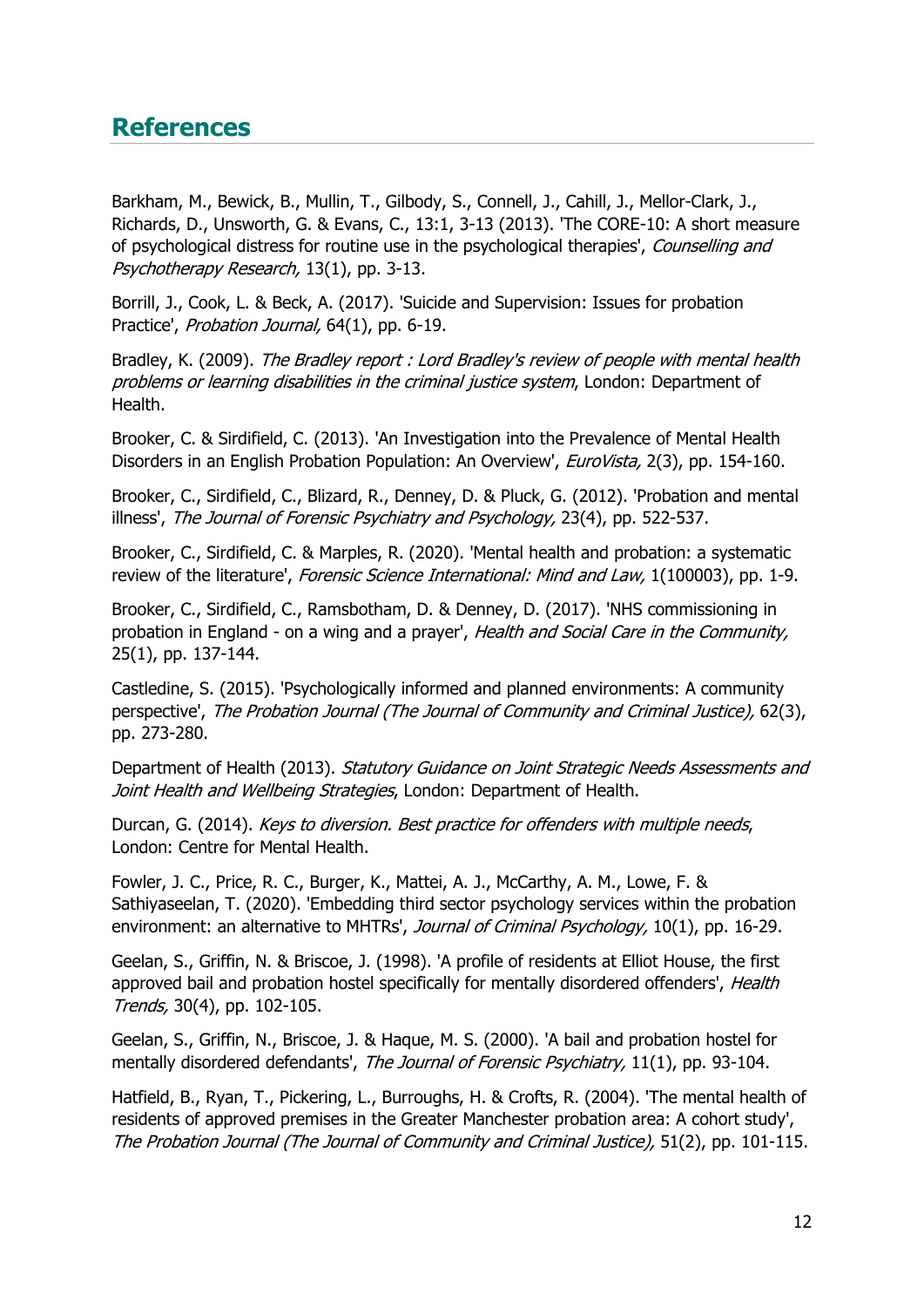Kessler, R. C., Andrews, G., Colpe, L. J., Hiripi, E., Mroczek, D. K., Normand, S. L., Walters, E. E. & Zaslavsky, A. M. (2002). 'Short screening scales to monitor population prevalences and trends in non-specific psychological distress', Psychological Medicine, 32(6), pp. 959-976.

Khanom, H., Samele, C. & Rutherford, M. (2009). A missed opportunity? Community sentences and the mental health treatment requirement, London: Centre for Mental Health.

Knauer, V., Walker, J. & Roberts, A. (2017). 'Offender personality disorder pathway: the impact of case consultation and formulation with probation staff', The Journal of Forensic Psychiatry and Psychology, 28(6), pp. 825-840.

Long, C. (2016). 'Realizing the potential of the mental health treatment requirement: A collaboration between probation and independent providers of mental health and social care', The Probation Journal (The Journal of Community and Criminal Justice), 63(4), pp. 460-470.

Marmot, M., Allen, J., Goldblatt, P., Boyce, T., McNeish, D., Grady, M. & Geddes, I. (2010). Fair society, healthy lives: strategic review of health inequalities in England post 2010, London: Marmot Review Team.

Marmot, M., Allen, J., Boyce, T., Goldblatt, P. & Morrison, J. (2020). Health equity in England: The Marmot review 10 years on, London: Institute of Health Equity.

Ministry of Justice (2019). Government response to the ACMD report on custody-community transitions, London: Ministry of Justice.

Mitton, C., Simpson, L., Gardner, L., Barnes, F. & McDougall, G. (2007). 'Calgary Diversion Program: A Community-based Alternative to Incarceration for Mentally Ill Offenders', The Journal of Mental Health Policy and Economics, 10(3), pp. 145-151.

Musimbe-Rix, S. (2020). Mental health during Coronavirus, Maidstone: The Kent, Surrey and Sussex Community Rehabilitation Company Limited.

Nadkarni, R., Chipchase, B. & Fraser, K. (2000). 'Partnership with probation hostels: A step forward in community psychiatry', Psychiatric Bulletin, 24, pp. 222-224.

National Probation Service (2019). National Probation Service Health and Social Care Strategy 2019-2022, London: National Probation Service.

NHS England (2016). Strategic direction for health services in the justice system: 2016-2020, Leeds: NHS England.

NHS England (2019). The NHS Long Term Plan, London: NHS England.

NOMS (2004). The National Reducing Re-offending Delivery Plan, London: NOMS.

Nutbeam, D. (2000). 'Health literacy as a public health goal: a challenge for contemporary health education and communication strategies into the 21st century', Health Promotion International, 15(3), pp. 259-267.

Phillips, J., Padfield, N. & Gelsthorpe, L. (2018). 'Suicide and community justice', Health and Justice, 6(14).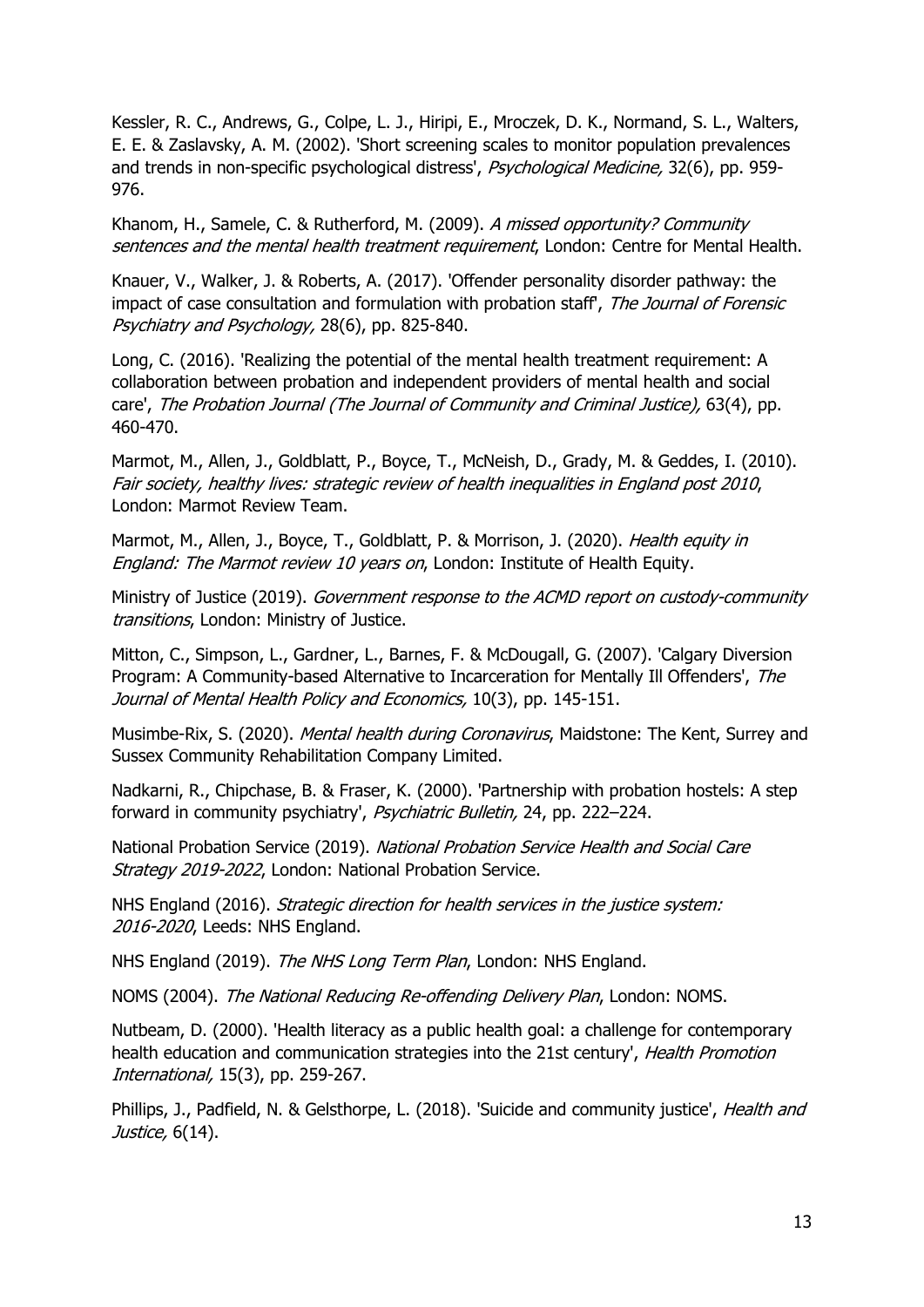Plugge, E., Pari, A. A. A., Maxwell, J. & Holland, S. (2014). 'When prison is "easier": probationers' perceptions of health and wellbeing', International Journal Of Prisoner Health 10(1), pp. 38-46.

Ramsden, J., Joyes, E., Gordon, N. & Lowton, M. (2016). 'How working with psychologists has influenced probation practice: Attempting to capture some of the impact and the learning from the Offender Personality Disorder Pathway project', Probation Journal, 63(1), pp. 54-71.

Revolving Doors Agency (2013). Balancing Act. Addressing health inequalities among people in contact with the criminal justice system. A briefing for Directors of Public Health, London: Revolving Doors Agency, Probation Chiefs Association, Public Health England.

Revolving Doors Agency (2017). Rebalancing Act. A resource for Directors of Public Health, Police and Crime Commissioners, the police service and other health and justice commissioners, service providers and users, London: Revolving Doors Agency.

Sattar, G. (2003). 'The Death of Offenders in England and Wales', Crisis, 24(1), pp. 17-23.

Shaw, J., Tomenson, B. & Creed, F. (2003). 'A screening questionnaire for the detection of serious mental illness in the criminal justice system', The Journal of Forensic Psychiatry and Psychology, 14(1), pp. 138-150.

Sheehan, D. V., Lecrubier, Y., Sheehan, K. H., Amorim, P., Janavs, J., Weiller, E., Hergueta, T., Baker, R. & Dunbar, G. C. (1998). 'The Mini-International Neuropsychiatric Interview (M.I.N.I): The development and validation of a structured diagnostic psychiatric interview for DSM-IV and ICD-10', Journal of Clinical Psychiatry, 59, pp. 22-33.

Sirdifield, C. (2012). 'The prevalence of mental health disorders amongst offenders on probation: A literature review', Journal of Mental Health, 21(5), pp. 485-498.

Sirdifield, C., Brooker, C. & Marples, R. (2020a). 'Suicide and Probation: a systematic review of the literature', Journal of Mind and Law (In press), 100012.

Sirdifield, C., Marples, R., Brooker, C. & Denney, D. (2019). 'NHS commissioning in probation in England – still on a wing and a prayer', Health and Social Care in the Community, 27(5), pp. e697-e704.

Sirdifield, C., Marples, R., Denney, D. & Brooker, C. (2020b). 'Perceptions of the Effectiveness of Healthcare for Probationers', International Journal Of Prisoner Health, In Press.

Skeem, J. L. & Eno Louden, J. (2006). 'Toward evidence-based practice for probationers and parolees mandated to mental health treatment', *Psychiatric Services*, 57(3), pp. 333-342.